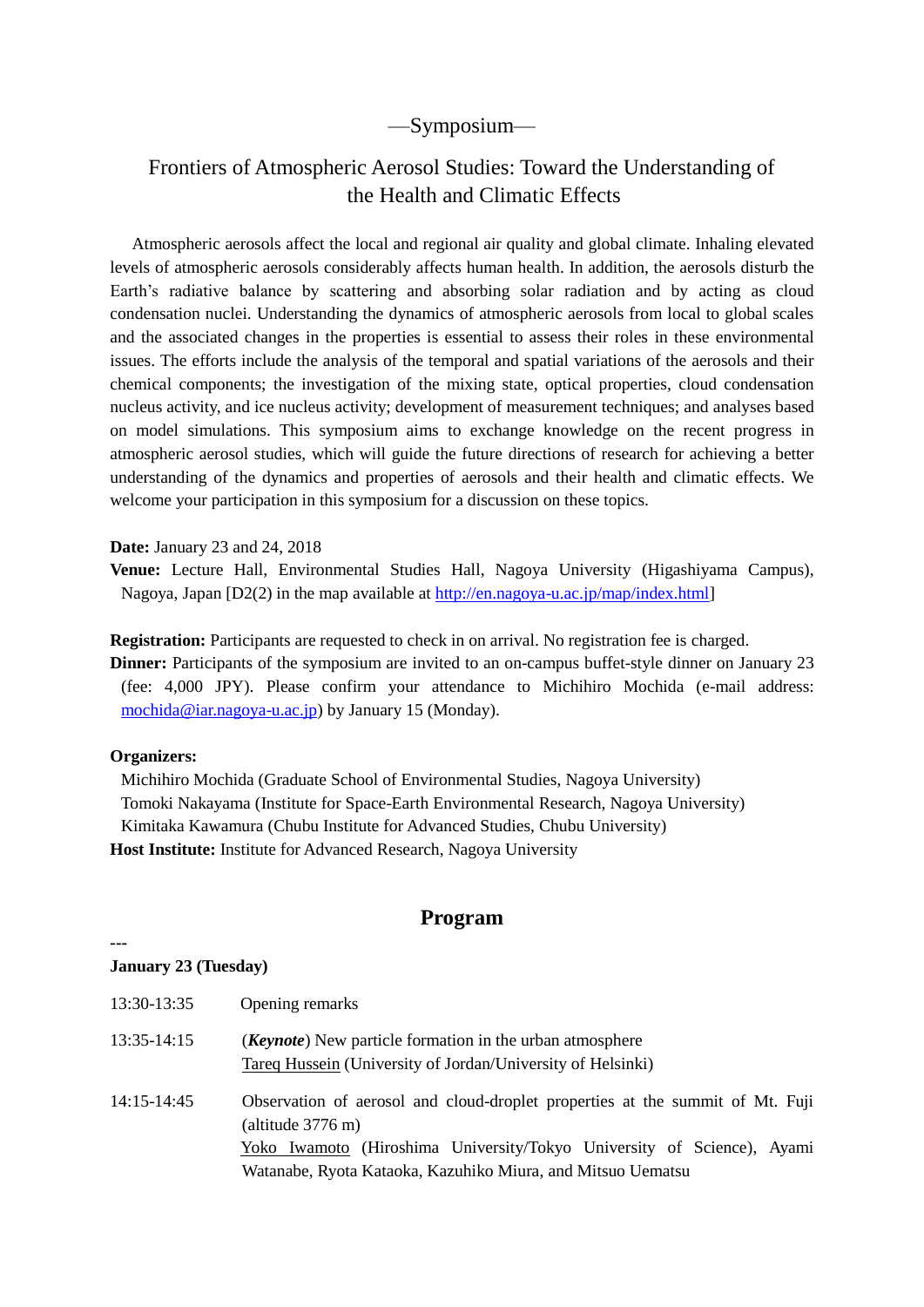| 14:45-15:15 | Laboratory and observational studies on optical properties of carbonaceous<br>particles<br>Tomoki Nakayama (Nagoya University) and Yutaka Matsumi                                                                                                                                                                                         |
|-------------|-------------------------------------------------------------------------------------------------------------------------------------------------------------------------------------------------------------------------------------------------------------------------------------------------------------------------------------------|
| 15:15-15:45 | Linkages between marine organic aerosols and surface seawater during<br>phytoplankton blooms<br>Yuzo Miyazaki (Hokkaido University), Youhei Yamashita, Kaori Kawana, Eri<br>Tachibana, Michihiro Mochida, Sara Kagami, Koji Suzuki, and Jun Nishioka                                                                                      |
| 15:45-16:00 | <b>Break</b>                                                                                                                                                                                                                                                                                                                              |
| 16:00-16:40 | ( <i>Keynote</i> ) Variability in the mixing state of black carbon aerosols in East Asia<br>Nobuyuki Takegawa (Tokyo Metropolitan University), Cuizhi Sun, Yuya Ozawa,<br>Kouji Adachi, Kentaro Misawa, Kwangyul Lee, Heeju Cho, Hing-Cho Cheung,<br>Kihong Park, and Charles C.-K. Chou                                                  |
| 16:40-17:10 | Seasonal difference of source contributions on black carbon in Nagoya, Japan<br>Kazuo Osada (Nagoya University), M. Yamagami, F. Ikemori, K. Hisatsune, and S.<br>Chatani                                                                                                                                                                 |
| 17:10-17:40 | Observations of atmospheric black carbon mass concentrations from East Asia to<br>the Arctic: Constraining emission strengths and wet deposition rates<br><u>Yugo Kanaya</u> (Japan Agency for Marine–Earth Science and Technology),<br>Fumikazu Taketani, Takuma Miyakawa, Yuichi Komazaki, Xiaole Pan, Itsushi Uno,<br>and Yutaka Kondo |
| 17:40-18:00 | General discussion                                                                                                                                                                                                                                                                                                                        |

18:20-20:20 Dinner (on campus)

# **January 24 (Wednesday)**

| 9:30-10:10    | ( <i>Keynote</i> ) Simulation of transition metals toward the prediction of oxidative                                                                                                           |
|---------------|-------------------------------------------------------------------------------------------------------------------------------------------------------------------------------------------------|
|               | potential and health hazard of aerosols in East Asia                                                                                                                                            |
|               | Mizuo Kajino (Meteorological Research Institute), Joseph Ching, Yasuhito Igarashi,                                                                                                              |
|               | Kouji Adachi, Yuji Zaizen, Tsuyoshi Thomas Sekiyama, Hiroyuki Hagino, Tazuko                                                                                                                    |
|               | Morikawa, Tetsuo Fukui, Kazunari Onishi, Yuji Fujitani, Akiko Furuyama, Masaki                                                                                                                  |
|               | Ohata, Chikako Cheong                                                                                                                                                                           |
| 10:10-10:40   | Development of a global aerosol model using a two-dimensional sectional method<br>Hiroshi Matsui (Nagoya University)                                                                            |
| $10:40-11:10$ | The impact of aerosol mixing state on aerosol deposition in human respiratory tract<br>and CCN activity                                                                                         |
|               | Joseph Ching (Meteorology Research Institute) and Mizuo Kajino                                                                                                                                  |
| 11:10-11:25   | <b>Break</b>                                                                                                                                                                                    |
| $11:25-11:55$ | Development and applications of a palm-sized optical PM2.5 sensor: Personal<br>exposure measurements and installation in Asian countries<br>Yutaka Matsumi (Nagoya University), Tomoki Nakayama |